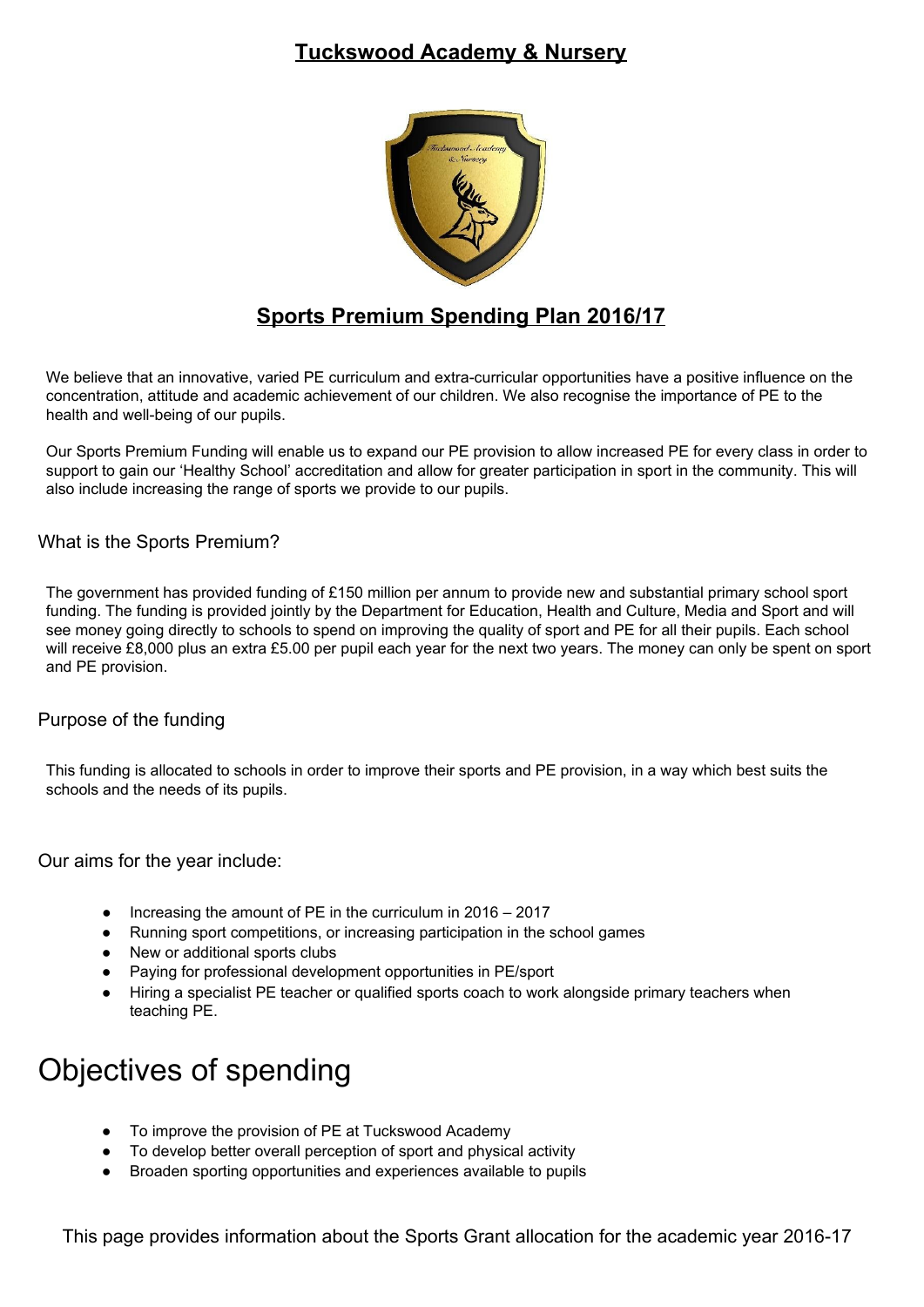| Number of pupils and sport premium grant (SPG)     |                          |                                                                                                                                                                  |                                                                                                                                                                                                                                                                                                                 |                                                                                                                                                                                                                                                                                                                              |  |  |  |
|----------------------------------------------------|--------------------------|------------------------------------------------------------------------------------------------------------------------------------------------------------------|-----------------------------------------------------------------------------------------------------------------------------------------------------------------------------------------------------------------------------------------------------------------------------------------------------------------|------------------------------------------------------------------------------------------------------------------------------------------------------------------------------------------------------------------------------------------------------------------------------------------------------------------------------|--|--|--|
| The New Head of school arrived in October<br>2016. |                          |                                                                                                                                                                  | The sport premium funding (SPF) income<br>for 2016-17 is £9,612.64 (Including £682.64<br>carried over from last year)                                                                                                                                                                                           |                                                                                                                                                                                                                                                                                                                              |  |  |  |
|                                                    |                          | What are we doing with the 'Sport Premium Funds' in 2016-2017?                                                                                                   |                                                                                                                                                                                                                                                                                                                 |                                                                                                                                                                                                                                                                                                                              |  |  |  |
| Item/Project                                       | <b>Estimated</b><br>cost | <b>Objectives</b><br><b>Specialist</b><br><b>Provision</b>                                                                                                       | <b>Desired</b><br><b>Outcomes</b>                                                                                                                                                                                                                                                                               | Impact & How Impact is<br><b>Measured (anything</b><br>measurable will be<br>completed by end of<br><b>July 2017)</b>                                                                                                                                                                                                        |  |  |  |
| <b>PE Specialist</b><br>Teaching                   | 3,936.06                 | <b>Quality Teaching</b><br>and Learning in<br>PE and provision<br>of Clubs,<br>enabling greater<br>progress of<br>children in PE.                                | <b>Maintain Good</b><br>physical provision<br>across the<br>Academy with<br>expert delivery to<br>complement each<br>activity. Improve<br>PE outcomes for<br>children. Improved<br><b>Health and fitness</b><br>and develop<br>physical literacy of<br>children. Upskill<br>class teachers in<br>supporting PE. | Impact measured through<br>teacher assessment and<br>the quality of teaching<br>and also the engagement<br>of pupils with extra-<br>curricular activities.<br>Impact - Understanding of<br>rules that govern sport.<br>Improved Behaviours for<br>sport. Ability to follow<br>instructions well and<br>sports clubs started. |  |  |  |
| <b>After School</b><br><b>Sports Clubs</b>         | 500.00                   | Provide specialist<br>sports clubs for<br>all pupils,<br>particularly<br>targeting those<br>less active<br>children.                                             | Improved health<br>and fitness and<br>increased levels of<br>engagement.<br>Pupils encouraged<br>to engage in sports<br>outside of school<br>when playing at<br>home.                                                                                                                                           | Impact measure -<br>number of children<br>participating rather than<br>being sedentary in the<br>after-school club.<br>Impact – Greater physical<br>activity at Playtimes and<br>after school. Skills<br>embedded and pupils<br>engaged purposefully in<br>activity. Health of pupils<br>has improved.                       |  |  |  |
| Garage Dance<br><b>After School</b><br>Club        | 240.00                   | Dance Club<br><b>Specialist</b><br>Provision from<br>Dance Tutor from<br>"The Garage". To<br>engage pupils in<br>performances to<br>Parents.<br>To use the stage | To enhance<br>evening<br>performances to<br>parents and local<br>community and to<br>support the<br>presentation<br>evening at the end<br>of the Easter Term                                                                                                                                                    | Impact Measures -<br>Number of pupils<br>confident to take part in a<br>production at the Walter<br>Roy Theatre.<br>Impact - Pupils'<br>excitement in taking part.<br>Pupils' ability to                                                                                                                                     |  |  |  |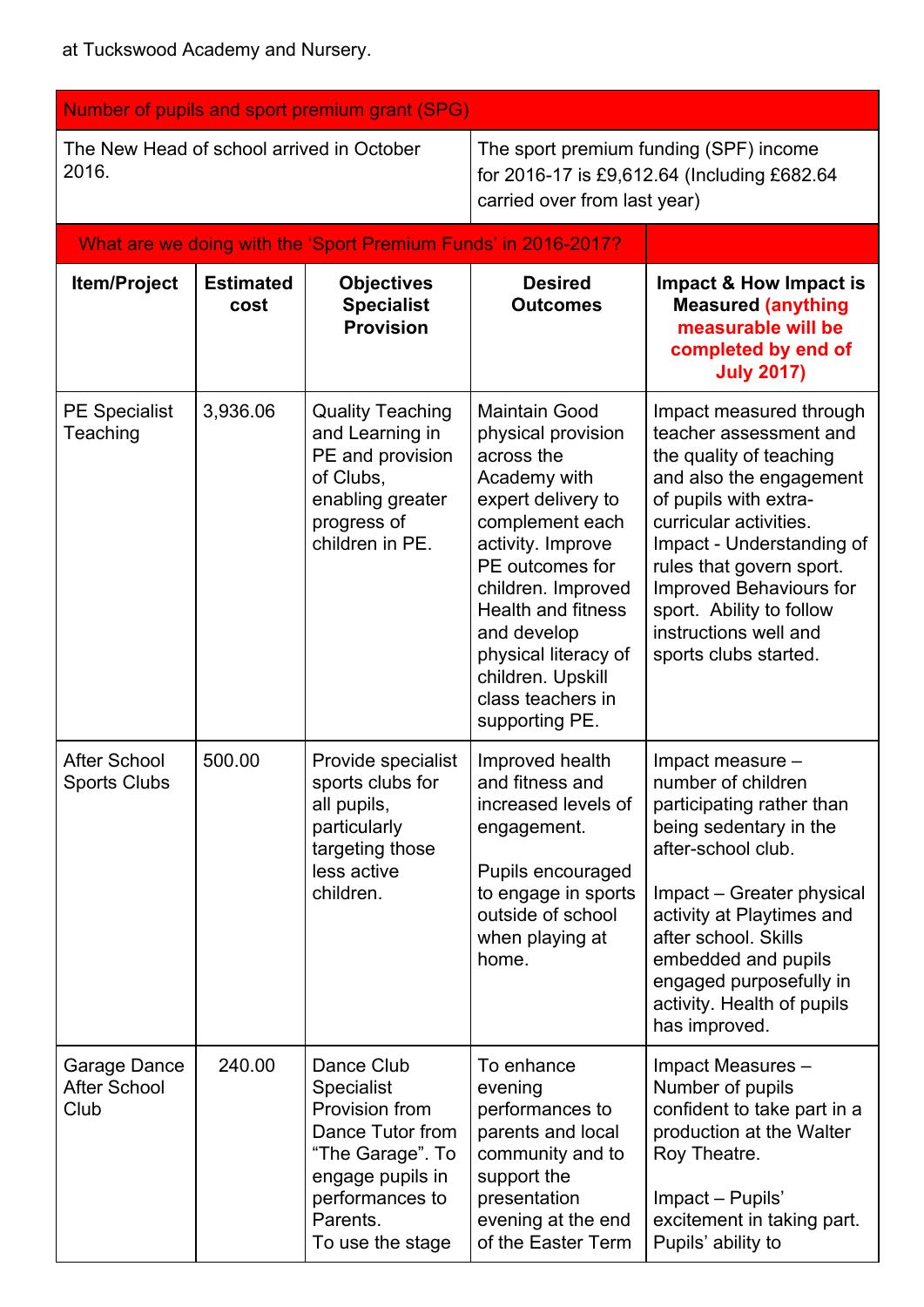|                                                  |          | and theatre at<br>local High<br>School.                                                                                                                                                                                      | to parents.                                                                                                                                                                                                                                                                         | confidently perform to a<br>large audience.<br>Opportunity to perform in<br>a real theatre.                                                                                                                                                                                                                                                                                                                                                                                                                 |
|--------------------------------------------------|----------|------------------------------------------------------------------------------------------------------------------------------------------------------------------------------------------------------------------------------|-------------------------------------------------------------------------------------------------------------------------------------------------------------------------------------------------------------------------------------------------------------------------------------|-------------------------------------------------------------------------------------------------------------------------------------------------------------------------------------------------------------------------------------------------------------------------------------------------------------------------------------------------------------------------------------------------------------------------------------------------------------------------------------------------------------|
| <b>Local Schools</b><br><b>Network</b><br>Events | 1,000.00 | <b>Specialist PE</b><br>staff to organise,<br>co-ordinate and<br>facilitate these<br>events.<br>Competitions<br>throughout the<br>year. New<br>experiences for<br>those children<br>selected to<br>represent the<br>Academy. | Improved Health &<br>Fitness.<br>Increased levels of<br>engagement and<br>enjoyment of sport.<br>Develop team<br>performance and<br>team spirit within<br>the Academy and<br>through this<br>building a team<br>spirit. Positive<br>impact on those<br>back at school on<br>return. | Impact Measured -<br>Numbers wishing to<br>participate in inter-school<br>competitions.<br>Range of sports taken up<br>by pupils.<br>The opportunity to<br>experience full size<br>events ie. Football<br>tournaments and summer<br>Athletic events.<br>The immediate impact of<br>pupils being introduced to<br>a major athletics stadium<br>allowing for awe and<br>wonder.<br>Impact – pupils working in<br>teams and understanding<br>how to support one and<br>their success in local<br>competitions. |
| <b>Specialist</b><br><b>Netball Coach</b>        | 240.00   | Up to date<br>coaching from<br>one of Norfolk's<br>recognised<br>coach/Umpire<br>1 session per<br>week provided for<br>all years to attend                                                                                   | Greater<br>understanding of<br>Netball. To provide<br>an additional<br>sporting event for<br>all pupils which<br>supports the<br>inter-school<br>programme.                                                                                                                         | Measured Impact-<br>Number of pupils staying<br>for after school Netball.<br>Impact - Greater<br>understanding of the rules<br>and techniques of Netball<br>and improved hand/eye<br>coordination.                                                                                                                                                                                                                                                                                                          |
| Sports day<br>awards                             | 36.30    | Ceremony and<br>celebration for<br>those who have<br>done well in<br>sport. Children<br>recognised for<br>their<br>sportsmanship<br>and skills/talents<br>at our end of year<br>celebration<br>assembly.                     | Sportsmanship<br>awards. Greater<br>engagement in<br>sport through new<br>activities.<br>Improved Health<br>and Fitness and an<br>increased<br>understanding of<br>achievements in<br>sports across the<br>Academy.                                                                 | Impact Measure -<br>Number of awards<br>handed out and<br>attendance by pupils and<br>parents at the end of year<br><b>Celebration Ceremony in</b><br>the Evening.<br>Impact - Excitement<br>around the end of year<br>ceremony. Growth in<br>team spirit. Growth in<br>greater opportunity for<br>sharing achievement at a<br>high level for those pupils                                                                                                                                                  |